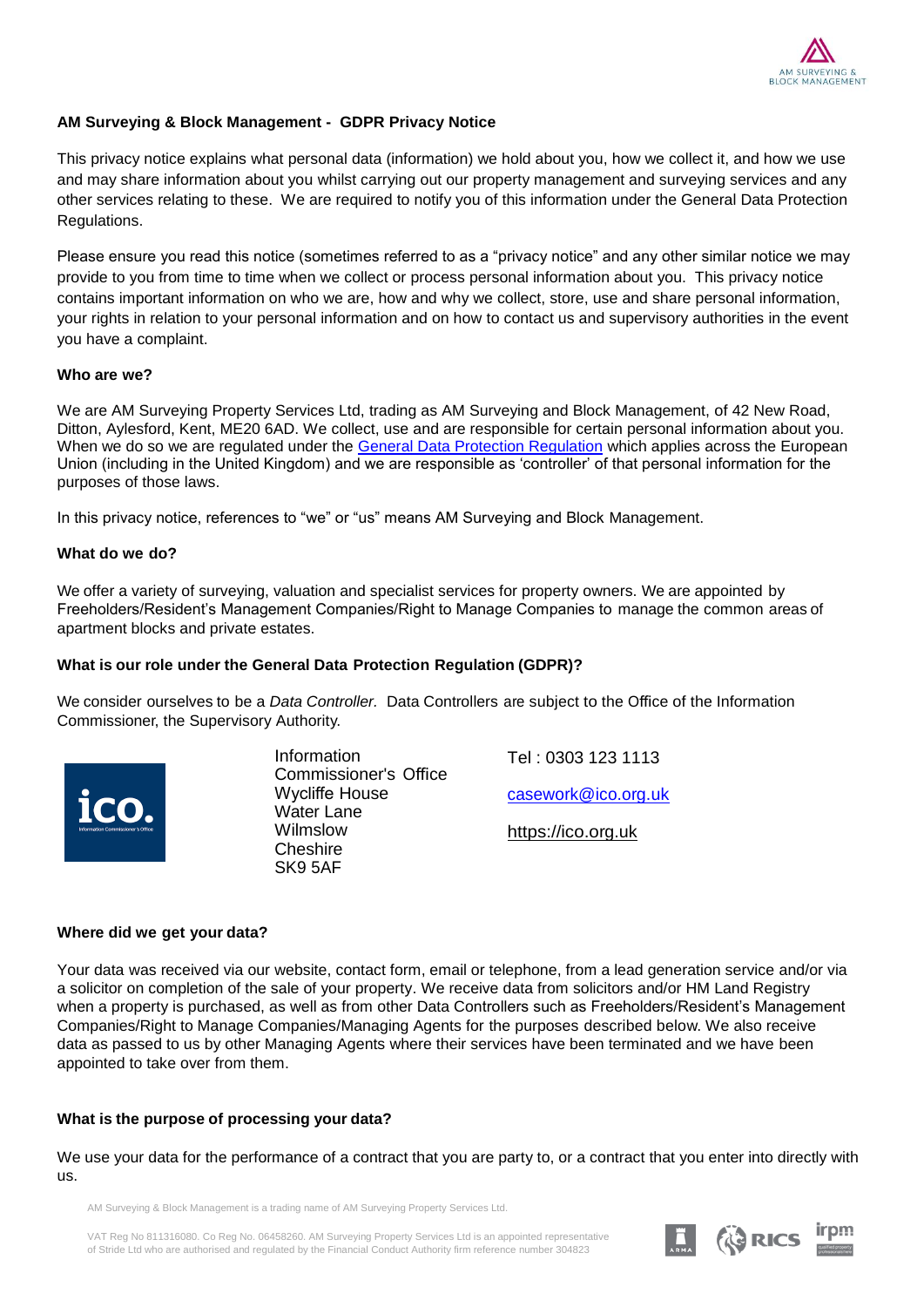

#### **What is the lawful basis for this processing?**

Processing is necessary for the performance of a contract to which the data subject is party or in order to take steps at the request of the data subject prior to entering into a contract. See GDPR Article 6 (1) b.

The Freeholder/Residents Management Company/Right to Manage Company is required by the Companies Act 2006 to maintain adequate accounting records and a list of members past and present. Failure to comply would be a breach of covenant under the terms of the lease/transfer document which may result in legal action.

#### **What type of data do we keep?**

Name, address, email address, telephone numbers, interested parties, sub-tenant names, sub-tenant email, subtenant phone, letting agent details, other general contact information, payment comment, general notes, email, transaction details, bank details, date of birth.

#### **Where is this data stored?**

Data is stored electronically at our premises. Data stored on our electronic files is password protected. Access is only granted to administrators associated with our office. Our emails are stored on Microsoft Exchange server. We use Kapersky Security software to protect data on our IT systems.

Our electronic data is stored on a server backed up by Avast Business Cloud Backup. Data is protected both in transit and at rest using three-tier encryption.

Data related to property management is stored in a database called Blockman which is operated on Amazon Web Services located in the EU. Data stored and transferred is encrypted. Access is only granted to administrators associated with our office.

Paper documents received are scanned and converted to electronic files where possible and stored on our secure IT system as outlined above. Paper documents that have been converted to electronic files are destroyed. Archived paper documents are stored in locked filing cabinets. Our offices are securely locked overnight and protected with an alarm system and CCTV monitoring. Access is only granted to administrators associated with our office.

#### **Who is this data shared with?**

This data is shared only with similar Data Controllers for the purpose described above. These Data Controllers are vetted by us, and include:

- Database Management System
- Accountants
- Contractors
- **Solicitors**
- **Freeholders**
- RMC/RTM Company Directors
- **IT Support Services**
- **IT Data Storage Services**
- Insurers & insurance brokers
- **Loss Adjusters**

We will share personal information with law enforcement or other authorities if required by applicable law.

#### **How long will the data be stored?**

Your data will be stored by us for as long as our appointment exists or for as long as required by Statute or for as long as Lawfulness of Processing can be established without consent. If you are a surveying client we will keep your data indefinitely unless you contact us and ask us to remove your data from our database.

AM Surveying & Block Management is a trading name of AM Surveying Property Services Ltd.

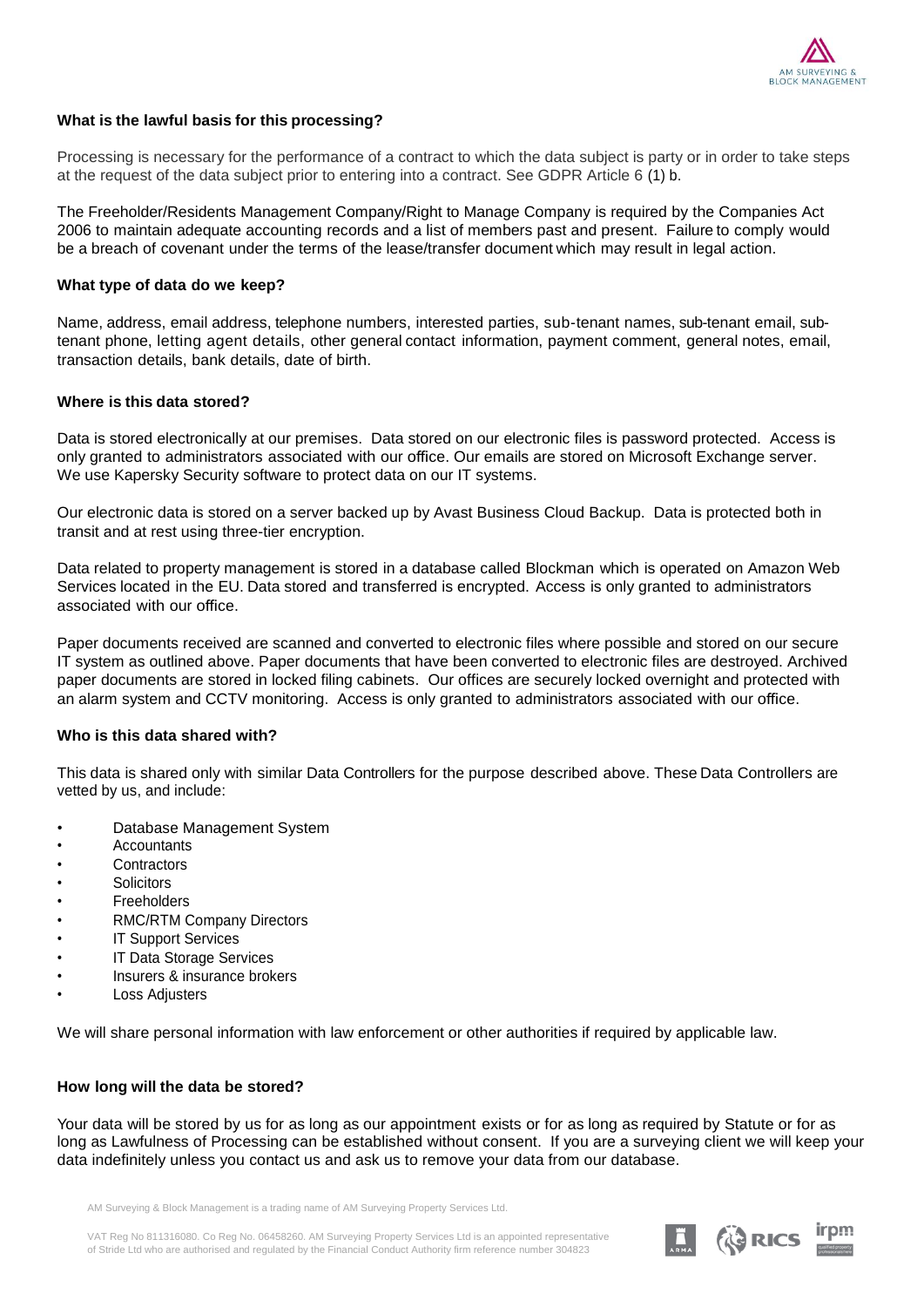

#### **What if you sell the property?**

Where the Data Controller is a Company, there is still an obligation on the Data Controller to maintain adequate accounting records, and a list of past and present members. However, if you sell the property only your name, address and transaction details are necessary to satisfy this requirement. All other contact details are erased.

#### **What are your rights?**

- You have a right to be informed.
- You may request a copy of your data stored.
- You may request correction to any erroneous data.
- You may request deletion of data, if not in violation of statutory or contractual requirements.
- You may request a restriction on processing.
- You may lodge a complaint to the controller or object to processing.
- You may lodge a complaint to the Supervisory Authority.
- You may withdraw consent if processing originally required consent.

#### **What happens in the event of a Data Breach?**

In the case of a data breach, the Data Controller shall without undue delay and, where feasible, not later than 72 hours after having become aware of it, notify the personal data breach to the Supervisory Authority and Data Subject, if the personal data breach is likely to result in a risk to the rights and freedoms of natural persons.

#### **Changes to this Notice**

This Policy may be subject to change and we will notify you of any changes.

#### **Where can you find more information?**

If you are an owner of property within a block managed by AM Surveying & Block Management, a copy of your GDPR data report is available to download online by visiting<https://www.amsbm.co.uk/> and clicking "client login". Please contact us if you are unsure of how to login.

Further information is available here :

• **GDPR Act Easy Read:** [https://gdpr-info.eu](https://gdpr-info.eu/)

AM Surveying & Block Management is a trading name of AM Surveying Property Services Ltd.

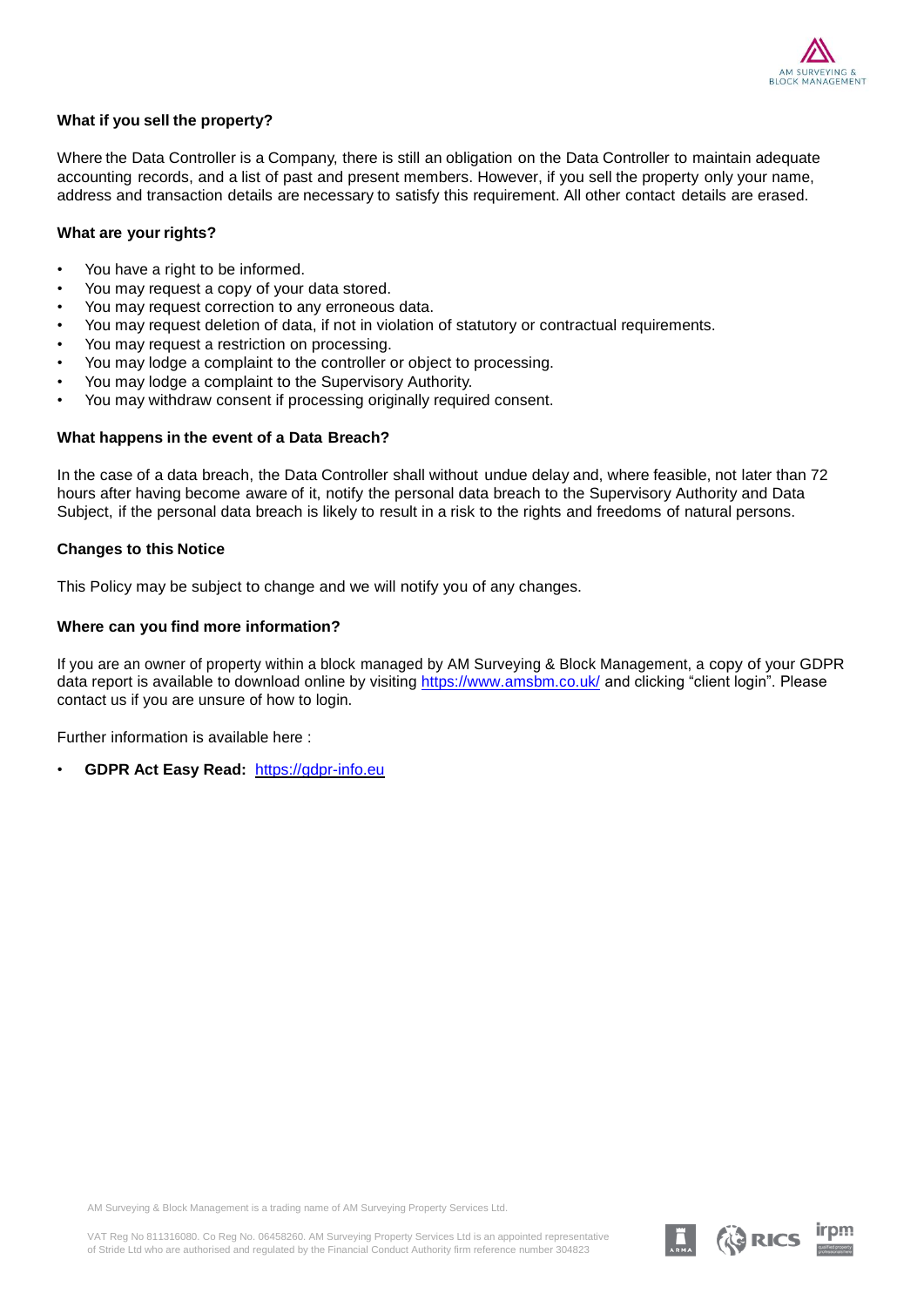

### **APPENDIX 1:**

### **Data Subject Access Request Form**

See proceeding page(s).

This form should be used to submit a request to be informed of the data we hold about you.

AM Surveying & Block Management is a trading name of AM Surveying Property Services Ltd.<br>VAT Reg No 811316080. Co Reg No. 06458260. AM Surveying Property Services Ltd is an appointed representative<br>of Stride Ltd who are au

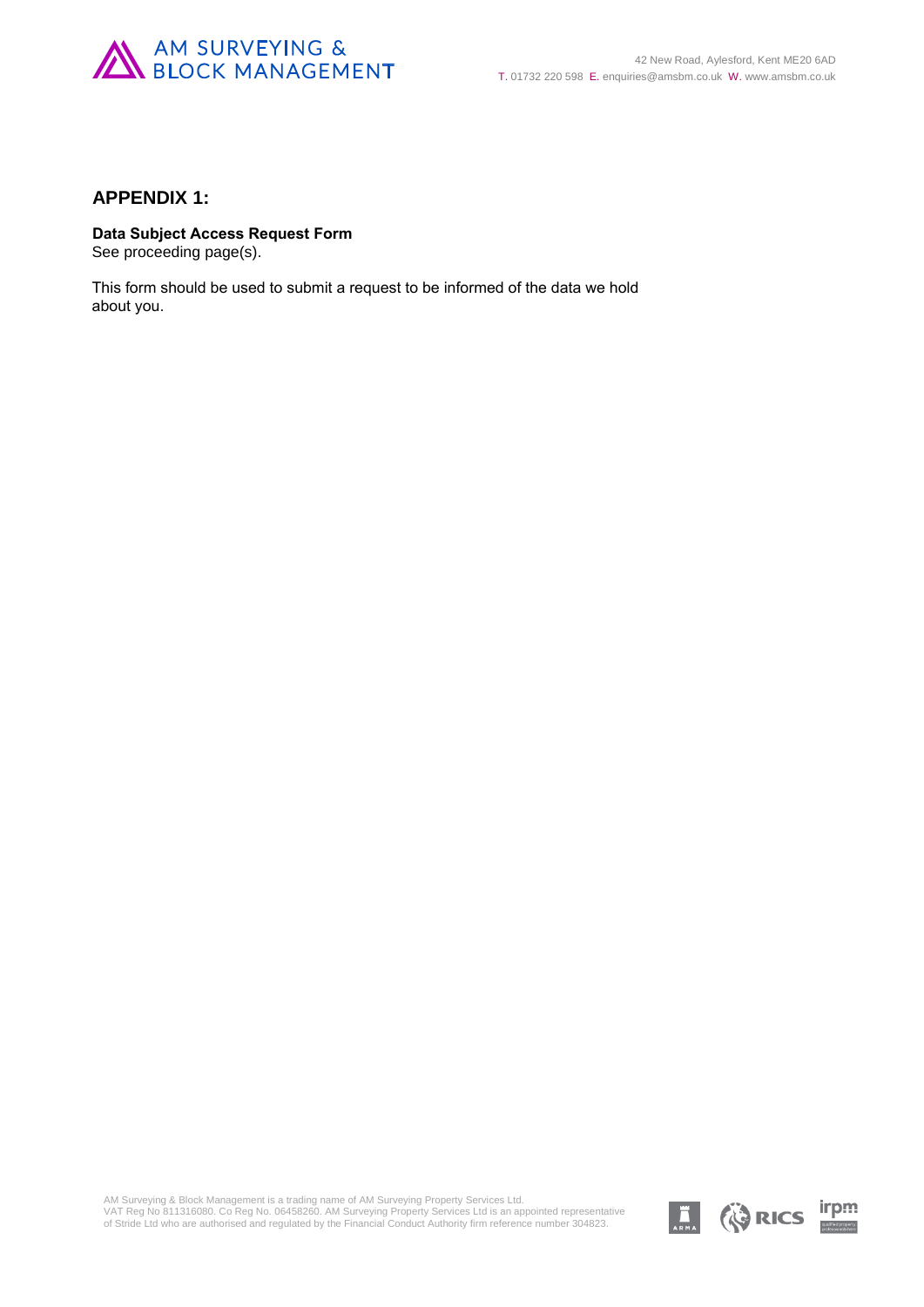

### SUBJECT ACCESS REQUEST FORM

If you want us to supply you with a copy of any personal data we hold about you, please complete this form and send it to the address below. You are currently entitled to receive this information under the EU General Data Protection Regulation (GDPR). We will also provide you with information about any processing of your personal data that is being carried out, the retention periods which apply to your personal data, and any rights to rectification, erasure, or restriction of processing that may exist.

The information you supply in this form will only be used for the purposes of identifying the personal data you are requesting and responding to your request.

Please send your completed form and proof of identity to: [enquiries@ambsbm.co.uk,](mailto:enquiries@ambsbm.co.uk) or by post to:

42 New Road **Ditton** Aylesford ME20 6AD

Property owners who have access to our online portal, Myblockman, can login and view a GDPR report. Go to:<https://am.myblockman.co.uk/login>

## Section 1: Details of the person requesting information

|                           |  | $\tilde{\phantom{a}}$ |  |
|---------------------------|--|-----------------------|--|
| Your full name:           |  |                       |  |
| Your address:             |  |                       |  |
| Your telephone<br>number: |  |                       |  |
| Your email address:       |  |                       |  |

## Section 2: Are you the data subject?

Please tick the appropriate box.

 **YES**: I am the data subject. I enclose proof of my identity (see below). Please proceed to Section 4.

 **NO**: I am acting on behalf of the data subject. I have enclosed the data subject's written authority and proof of the data subject's identity and my own identity (see below). Please proceed to Section 3.

To ensure we are releasing data to the right person we require you to provide us with proof of your identity and of your address. Please supply us with a photocopy or scanned image (do not send the originals) of one of both of the following:

- 1) **Proof of Identity.** We need one of the following: passport, photo driving license, national identity card, birth certificate.
- 2) **Proof of Address.** We need one of the following: utility bill, bank statement, credit card statement (no more than 3 months old); current driving license; local authority tax bill.

AM Surveying & Block Management is a trading name of AM Surveying Property Services Ltd.

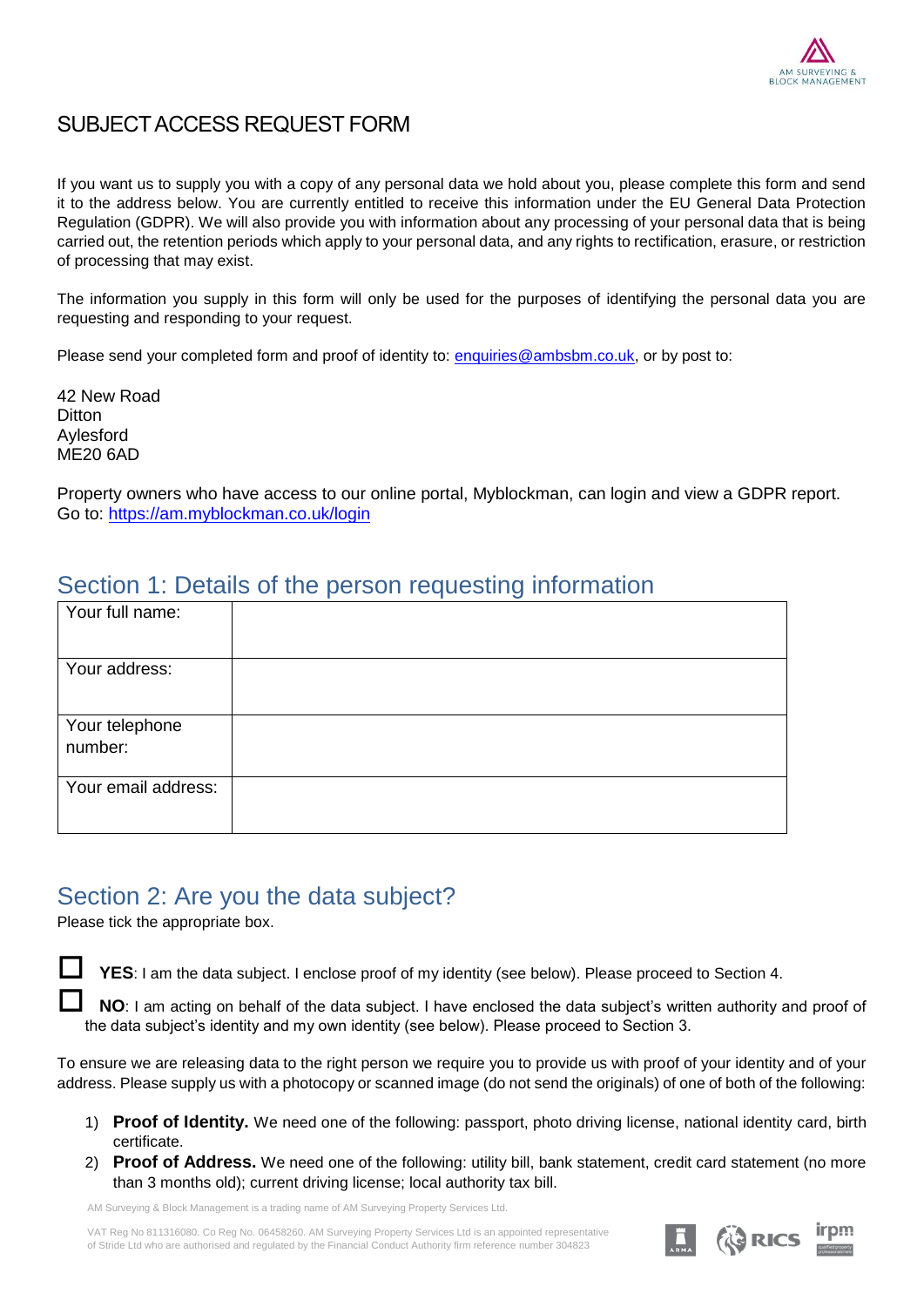

If we are not satisfied you are who you claim to be, we reserve the right to refuse to grant your request.

## Section 3: Details of the data subject

| Your full name:           |  |
|---------------------------|--|
| Your address:             |  |
| Your telephone<br>number: |  |
| Your email<br>address:    |  |

### Section 4: What information are you seeking?

Please describe the information you are seeking. Please provide any relevant details you think will help us to identify the information you require.

Please note that if the information you request reveals details directly or indirectly about another person we will have to seek the consent of that person before we can let you see that information. In certain circumstances, where disclosure would adversely affect the rights and freedoms of others, we may not be able to disclose the information to you, in which case you will be informed promptly and given full reasons for that decision.

While in most cases we will be happy to provide you with copies of the information you request, we nevertheless reserve the right, in accordance with Article 12 of the GDPR to charge a fee or refuse the request if it is considered to be "manifestly unfounded or excessive". However, we will make every effort to provide you with a satisfactory form of access or summary of information if suitable.

# Section 5: Information about the data collection and processing

If you want information about any of the following, please tick the boxes:

AM Surveying & Block Management is a trading name of AM Surveying Property Services Ltd.